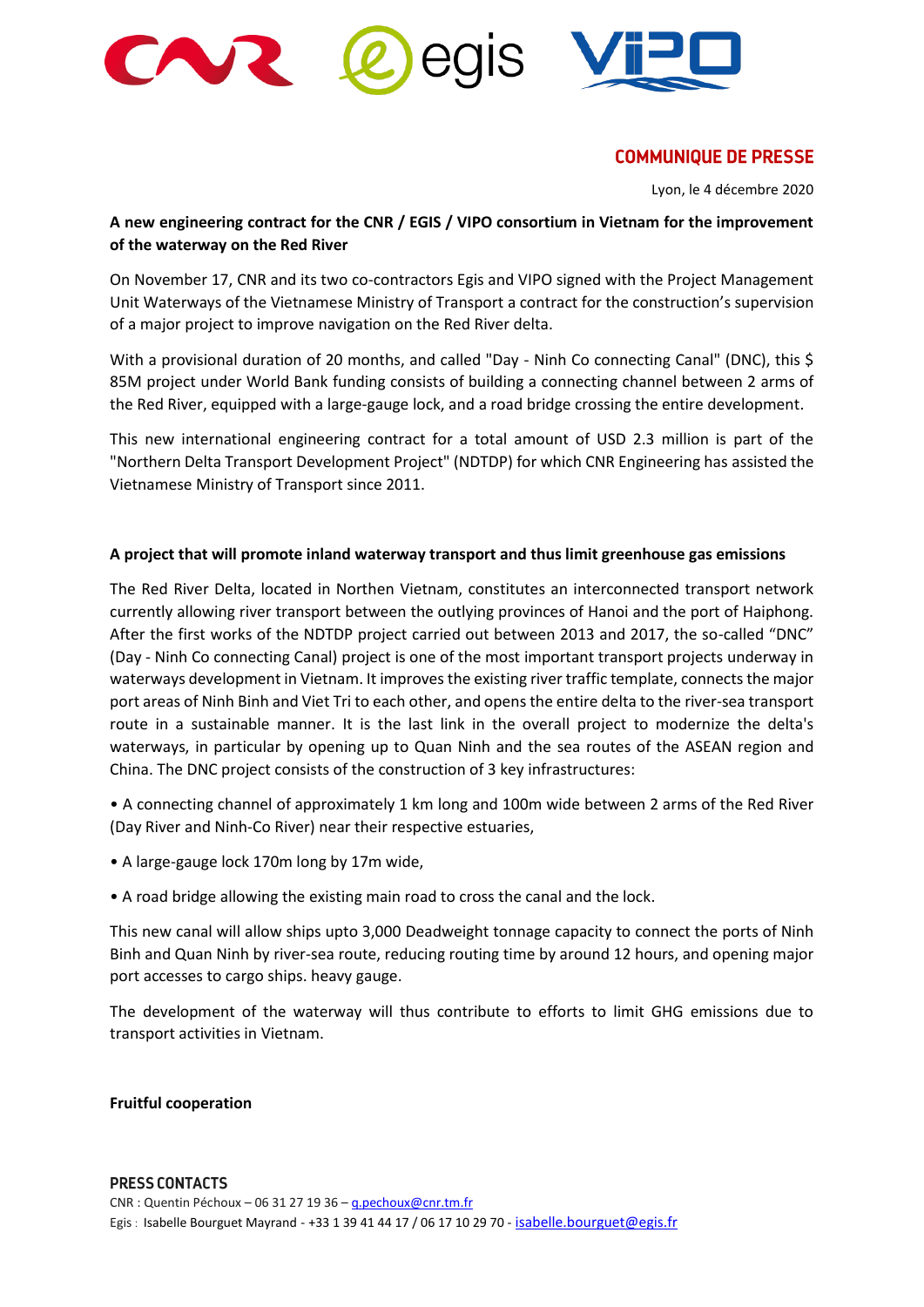

Supporting the Vietnamese Ministry of Transport since 2011 on its waterway development projects, CNR is the leader of a consulting consortium with 2 co-contractors: Egis "Structures et Environnement" and VIPO.

The consortium led by CNR is in charge of the entire project supervision during the construction phase, which includes, in addition to the technical monitoring of the works, the coordination of health, safety and environment aspects as well as the supervision of the socio-economic aspects and objectives of the project.

- Egis is participating in technical assistance of this operation with the mobilization of two experts in structure and bridge as well as a specialist in social development. Egis will provide its expertise in the simultaneous construction of the lock and the bridge.

- The Vietnamese engineering consultant VIPO is in charge of providing a team of Nationals Experts and site engineers, specialists in environment, health/safety and socio-economy, as well as the logistic organization of the offices and compliance with Vietnamese construction standards.

#### **Societal and environmental commitments to support the project**

Beyond the "classic" mission of project management, monitoring and coordination of the works phase, this engineering contract includes an important component of Health / Safety, Environment and Socioeconomic coordination applied according to the Bank's program and Vietnamese regulation.

Health, Safety & Social component:

- Monitoring of compliance with international and national standards related to the environment, health and safety by the companies in charge of the work;

- Implementation and animation in partnership with a Vietnamese NGO of an HIV and communicable diseases prevention plan for the employees of the companies involved as well as for the residents of the project.

#### Environmental aspect

- Verification of compliance by construction companies with the environmental management plan based on World Bank and Vietnamese standards related to the environment;

- Transmission of knowledge in Eco engineering;
- Participation in the fight against the salinization of agricultural land;
- Restoration of reed beds and wetlands in the project rights-of-way;
- Socio-economic component;
- Study and monitoring of social risks linked to the influx of workers in the region;
- Advice to the government in setting up specific social operations related to the project;
- Skills transfer missions;
- Verification of compliance with the Land Acquisition and Relocation Action Plan;

#### **PRESS CONTACTS**

 $CNR:$  Quentin Péchoux – 06 31 27 19 36 –  $q.$  pechoux@cnr.tm.fr Egis : Isabelle Bourguet Mayrand - +33 1 39 41 44 17 / 06 17 10 29 70 - [isabelle.bourguet@egis.fr](mailto:isabelle.bourguet@egis.fr)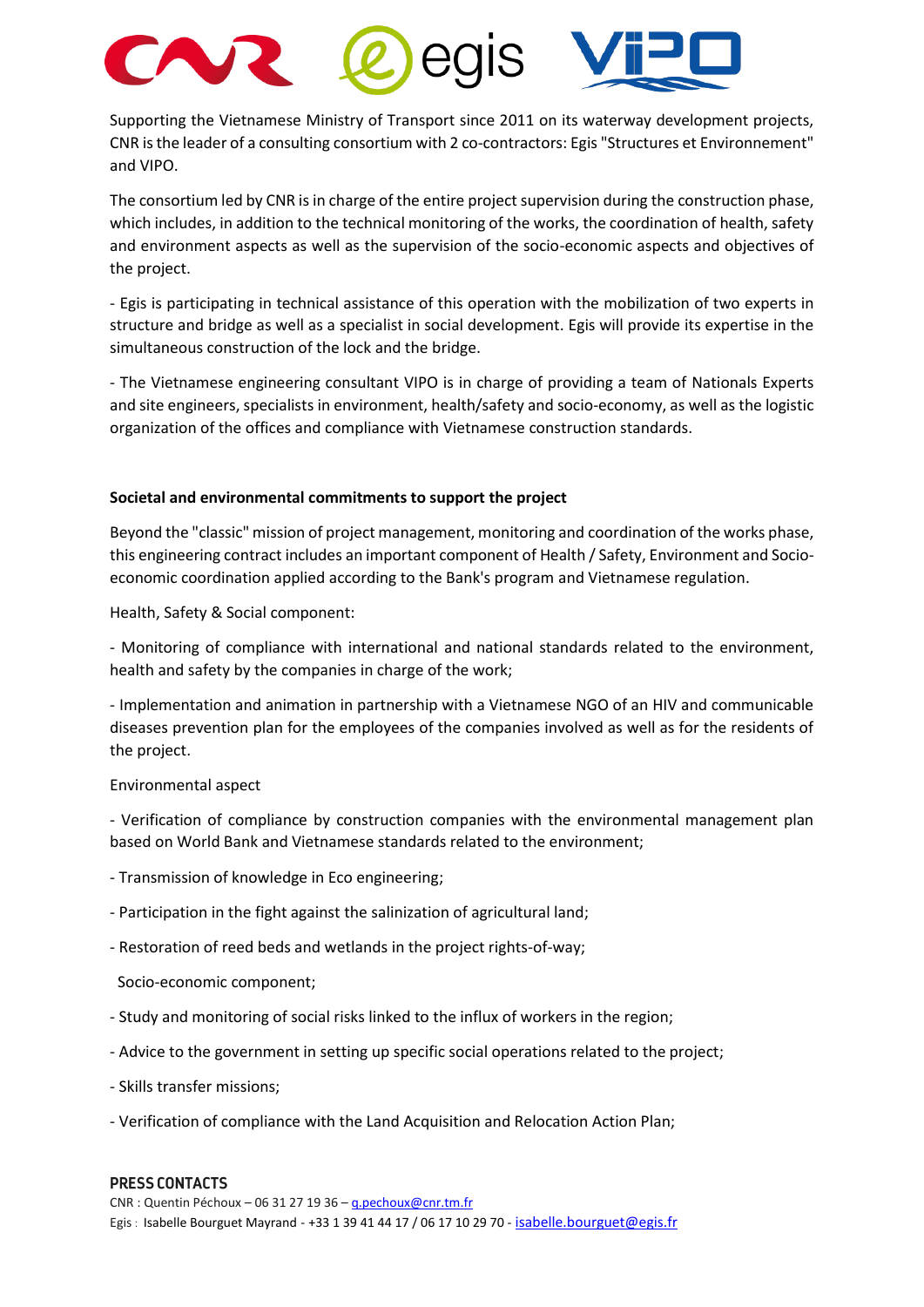

- Verification of the preservation of cultural and religious heritage in and near the project rights-ofway.

#### **10 years of support for the Vietnamese Ministry of Transport**

CNR has been present for over 10 years in Vietnam in the service of the development of river navigation and the sustainable management of water resources on the Red River.

In 2011, CNR won its largest study and construction's supervision contracts ( $\epsilon$  7 million) in Vietnam within a CNR - Tractebel Engineering France - VIPO consortium for the development of the waterways of the Red River Delta: template of two main corridors of the waterway network, extension and modernization of two river ports linked to interurban trade in the industrial and agricultural hub of Hanoi, and construction of a river-sea access channel in the Ninh River estuary Co

The DNC project, construction of which begins at the end of 2020, is the last link in the overall project to optimize river-sea transport in this region.

## **CNR engineering, expertise in the development of the waterway on the Rhône for the benefit of rivers around the world**

France's leading producer of exclusively renewable energy (hydraulic, wind, photovoltaic), CNR has developed unique expertise in hydroelectric and river engineering, thanks to its experience acquired on the Rhone river for 80 years. It offers it through CNR Engineering, its integrated consulting engineering firm, in France and in 30 countries around the world.

Its dual expertise in the design and operation of structures as well as a wide range of integrated professions allow it to control the entire value chain and to understand projects in their entirety, by reconciling the various challenges and uses of water (management sediment, protection against floods, optimization of energy resources, development of river transport, irrigation, etc.). In addition, CNR has its integrated laboratory, the Center for Behavioral Analysis of Hydraulic Structures, specializing in the physical modeling of structures.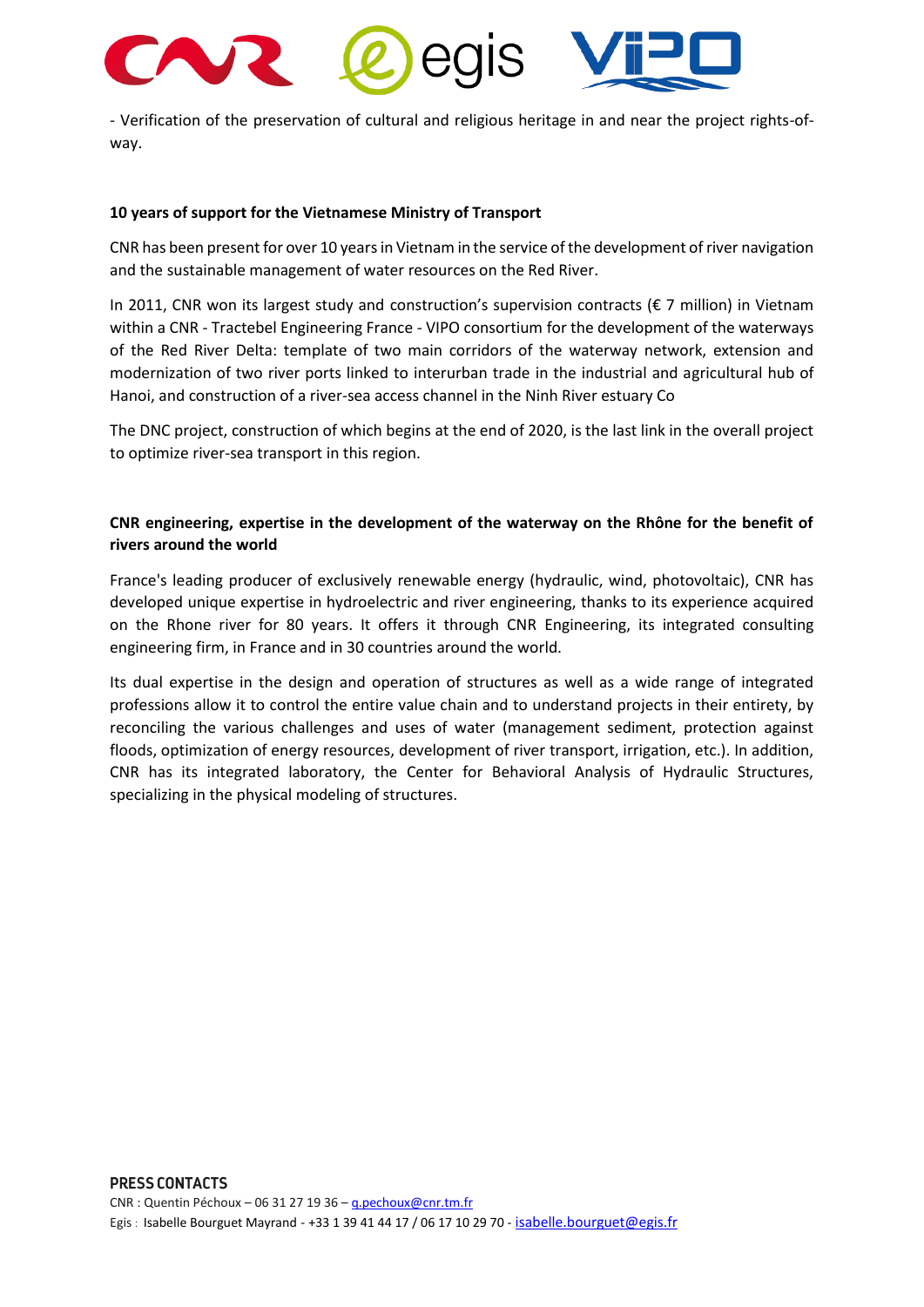

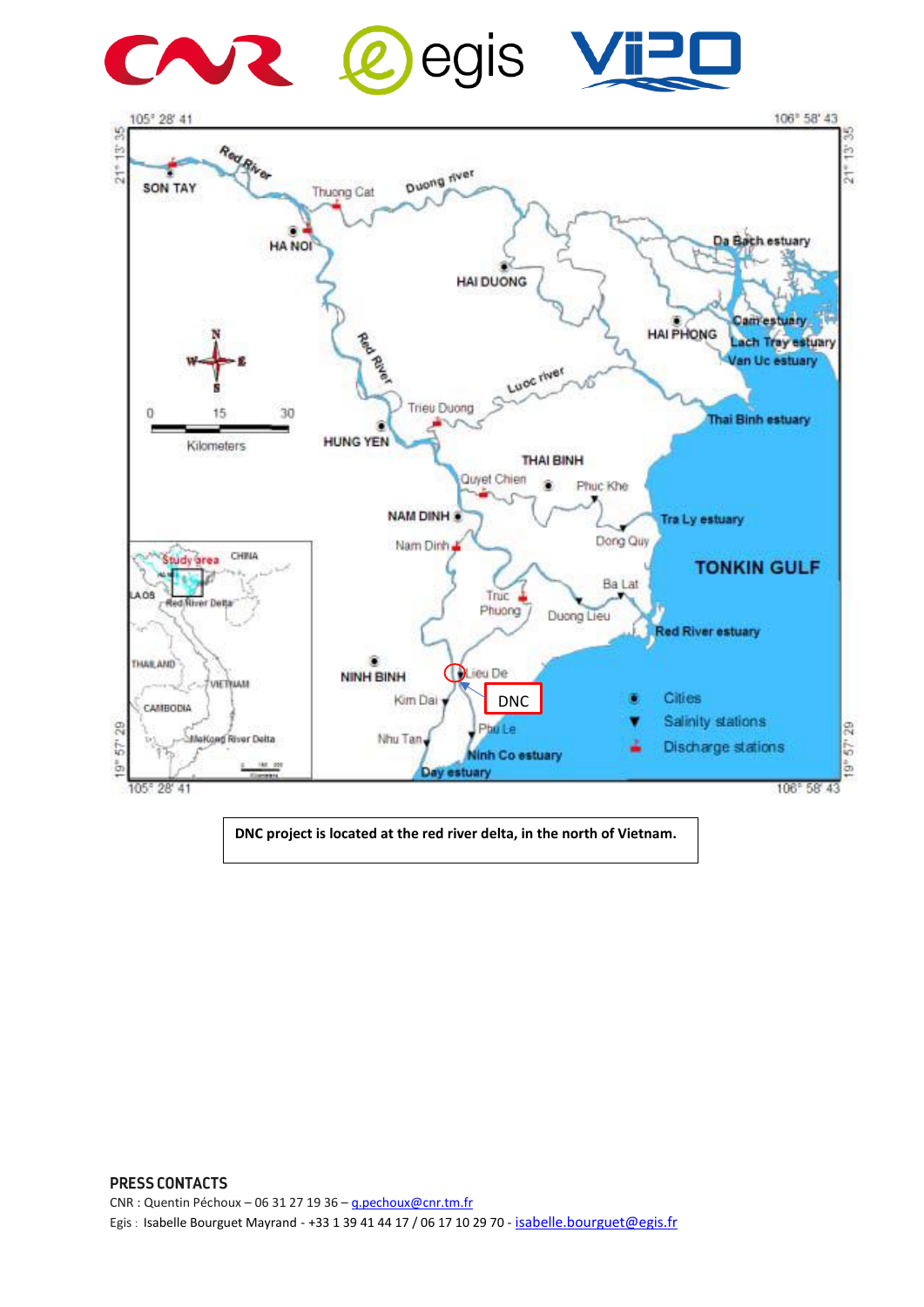



**The goal of DNC project consist to link the 2 arms of red river.**